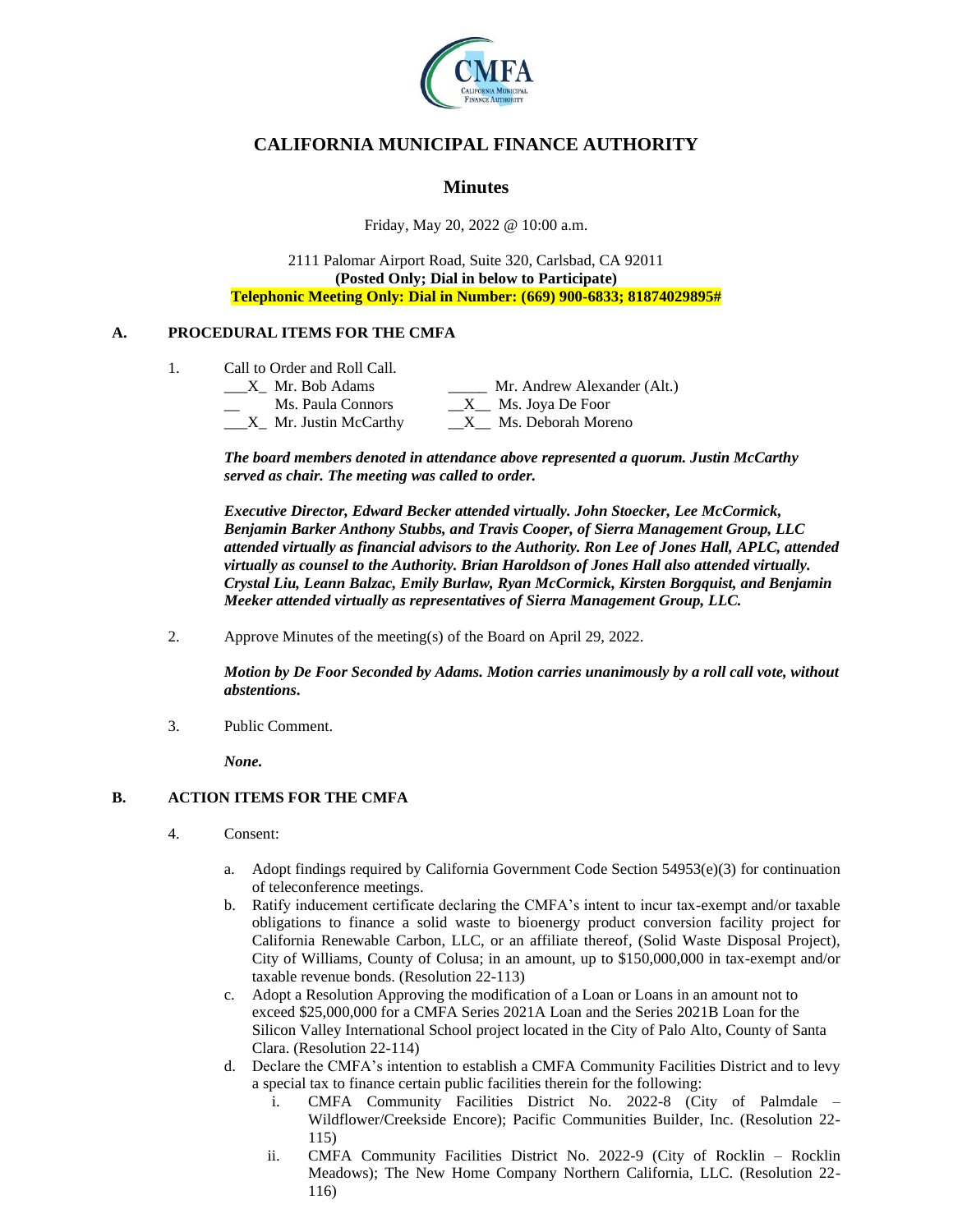- e. Declare the CMFA's intention to incur bonded indebtedness for a CMFA Community Facilities District to finance the acquisition and construction of certain public facilities as follows:
	- i. CMFA Community Facilities District No. 2022-8 (City of Palmdale Wildflower/Creekside Encore); incur up to \$12,060,000 of indebtedness, Pacific Communities Builder, Inc. (Resolution 22-117)
	- ii. CMFA Community Facilities District No. 2022-9 (City of Rocklin Rocklin Meadows); incur up to \$1,700,000 of indebtedness, The New Home Company Northern California, LLC. (Resolution 22-118)
- f. Approve a Resolution Ordering a Change to the List of Authorized Facilities for California Municipal Finance Authority Community Facilities District No. 2021-6 (City of West Sacramento – The Rivers). (Resolution 22-119)

#### *Motion by Adams Seconded by De Foor. Motion carries unanimously by a roll call vote, without abstentions***.**

- 5. Declare and/or ratify the CMFA's intent to incur tax-exempt and/or taxable obligations to finance the following projects and other related actions:
	- a. Jacaranda Gardens CIC, LP, (Jacaranda Gardens Apartments), City of El Centro, County of San Diego; issue up to \$30,000,000 in tax-exempt and/or taxable revenue bonds. (Resolution 22-120)

#### *Motion by Adams Seconded by Moreno. Motion carries unanimously by a roll call vote, without abstentions***.**

#### *Andrew Alexander joined the meeting.*

b. Chelsea Investment Corporation, (Fox Point Farms Apartments), City of Encinitas, County of San Diego; issue up to \$15,000,000 in tax-exempt and/or taxable revenue bonds. (Resolution 22-121)

#### *Motion by De Foor Seconded by Alexander. Motion carries unanimously by a roll call vote, without abstentions***.**

c. Tripoli CIC, LP, (Tripoli Apartments), City of Coachella, County of Riverside; issue up to \$40,000,000 in tax-exempt and/or taxable revenue bonds. (Resolution 22-122)

#### *Motion by Alexander Seconded by Moreno. Motion carries unanimously by a roll call vote, without abstentions***.**

- 6. Authorize the issuance of revenue bonds or other obligations to finance or refinance the following projects, the execution and delivery of related documents, and other related actions:
	- a. Mercy Housing California 105, L.P., a California limited partnership, (4995 Stockton Boulevard Apartments), City of Sacramento, County of Sacramento; issue up to \$70,000,000 in tax-exempt and/or taxable revenue bonds. (Resolution 22-123)

#### *Motion by Moreno Seconded by Adams. Motion carries unanimously by a roll call vote, without abstentions***.**

b. MM Aviara, L.P., a California limited partnership, (Aviara Apartments), City of Santa Rosa, County of Sonoma; issue up to \$50,000,000 in tax-exempt and/or taxable revenue bonds. (Resolution 22-124)

#### *Motion by De Foor Seconded by Alexander. Motion carries unanimously by a roll call vote, without abstentions***.**

c. 333 Monterey Road LP, a California limited partnership, (The Gardens Apartments), City of Glendale, County of Los Angeles; issue up to \$20,000,000 in tax-exempt and/or taxable revenue bonds. (Resolution 22-125)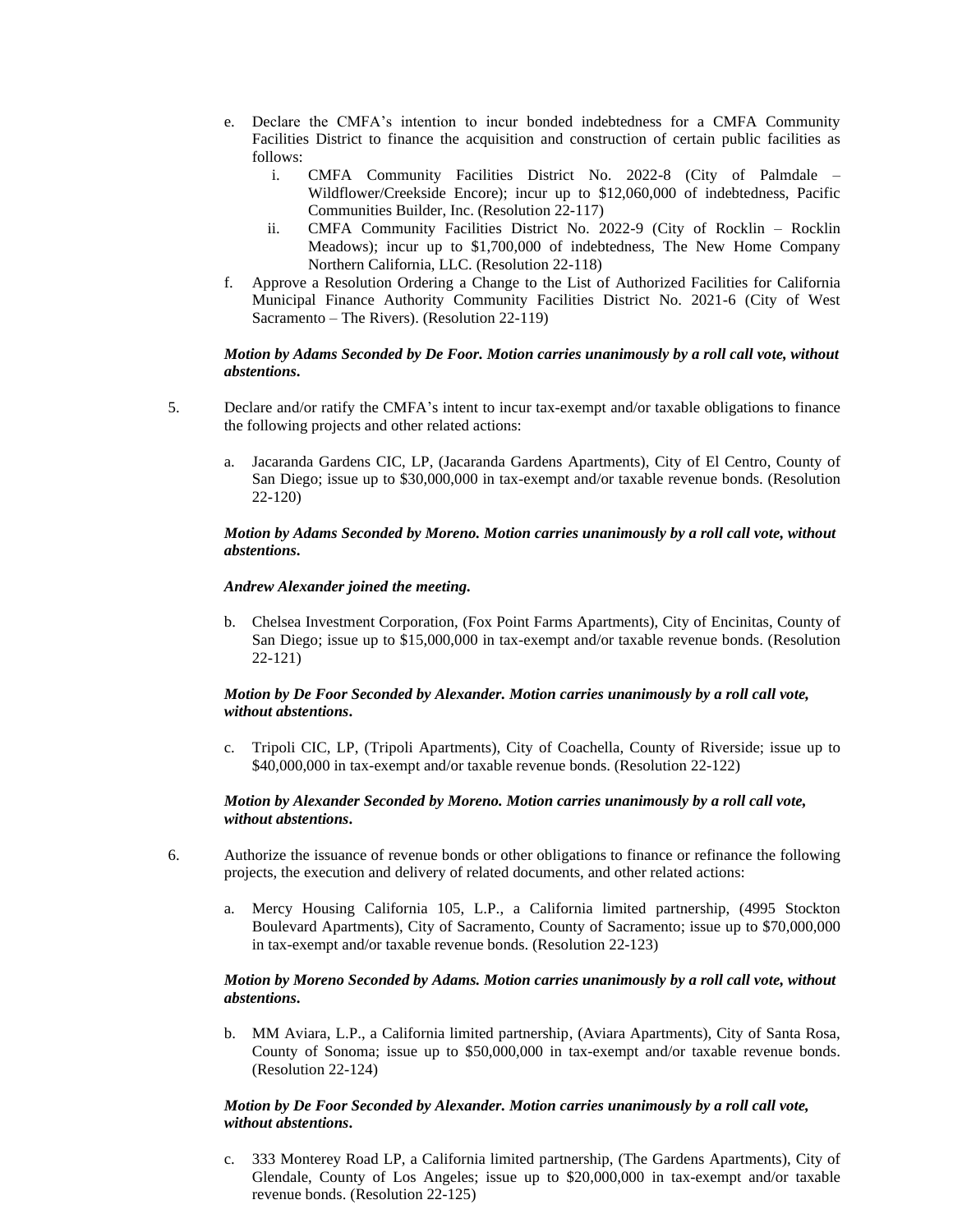#### *Motion by Adams Seconded by Moreno. Motion carries unanimously by a roll call vote, without abstentions***.**

d. Allied 3335 Kifer, L.P., a California Limited Partnership, (Kifer Senior Apartments), City of Santa Clara, County of Santa Clara; issue up to \$43,000,000 in tax-exempt and/or taxable revenue bonds. (Resolution 22-126)

#### *Motion by Alexander Seconded by De Foor. Motion carries unanimously by a roll call vote, without abstentions***.**

e. Rocklin 688, L.P., a California limited partnership, (Terracina at Whitney Ranch Apartments), City of Rocklin, County of Placer; up to \$78,000,000 in tax-exempt and/or taxable revenue bonds. (Resolution 22-127)

#### *Motion by Adams Seconded by Alexander. Motion carries unanimously by a roll call vote, without abstentions***.**

f. Poppy Grove I, LP, a California limited partnership (Poppy Grove I Apartments), City of Elk Grove, County of Sacramento; issue up to \$65,977,000 in tax-exempt and/or taxable revenue bonds. (Resolution 22-128)

#### *Motion by Alexander Seconded by Moreno. Motion carries unanimously by a roll call vote, without abstentions***.**

g. Poppy Grove II, LP, a California limited partnership (Poppy Grove II Apartments), City of Elk Grove, County of Sacramento; issue up to \$40,940,000 in tax-exempt and/or taxable revenue bonds. (Resolution 22-129)

#### *Motion by Adams Seconded by De Foor. Motion carries unanimously by a roll call vote, without abstentions***.**

h. Poppy Grove III, LP, a California limited partnership (Poppy Grove III Apartments), City of Elk Grove, County of Sacramento; issue up to \$72,431,000 in tax-exempt and/or taxable revenue bonds. (Resolution 22-130)

#### *Motion by Alexander Seconded by Adams. Motion carries unanimously by a roll call vote, without abstentions***.**

i. Oakland MacArthur Pacific Associates, a California Limited Partnership, (MacArthur Studios Apartments), City of Oakland, County of Alameda; issue up to \$70,000,000 in tax-exempt and/or taxable revenue bonds. (Resolution 22-131)

#### *Motion by Alexander Seconded by Adams. Motion carries unanimously by a roll call vote, without abstentions***.**

j. the Milpitas Pacific Associates, a California Limited Partnership, (308 Sango Apartments), City of Milpitas, County of Santa Clara; issue up to \$65,000,000 in tax-exempt and/or taxable revenue bonds. (Resolution 22-132)

#### *Motion by Adams Seconded by Alexander. Motion carries unanimously by a roll call vote, without abstentions***.**

k. Aspen Wood Venture LP, (Aspen Wood Apartments), City of San Ramon, County of Contra Costa; issue up to \$40,000,000 in tax-exempt and/or taxable revenue bonds. (Resolution 22- 133)

*Motion by Alexander Seconded by De Foor. Motion carries unanimously by a roll call vote, without abstentions***.**